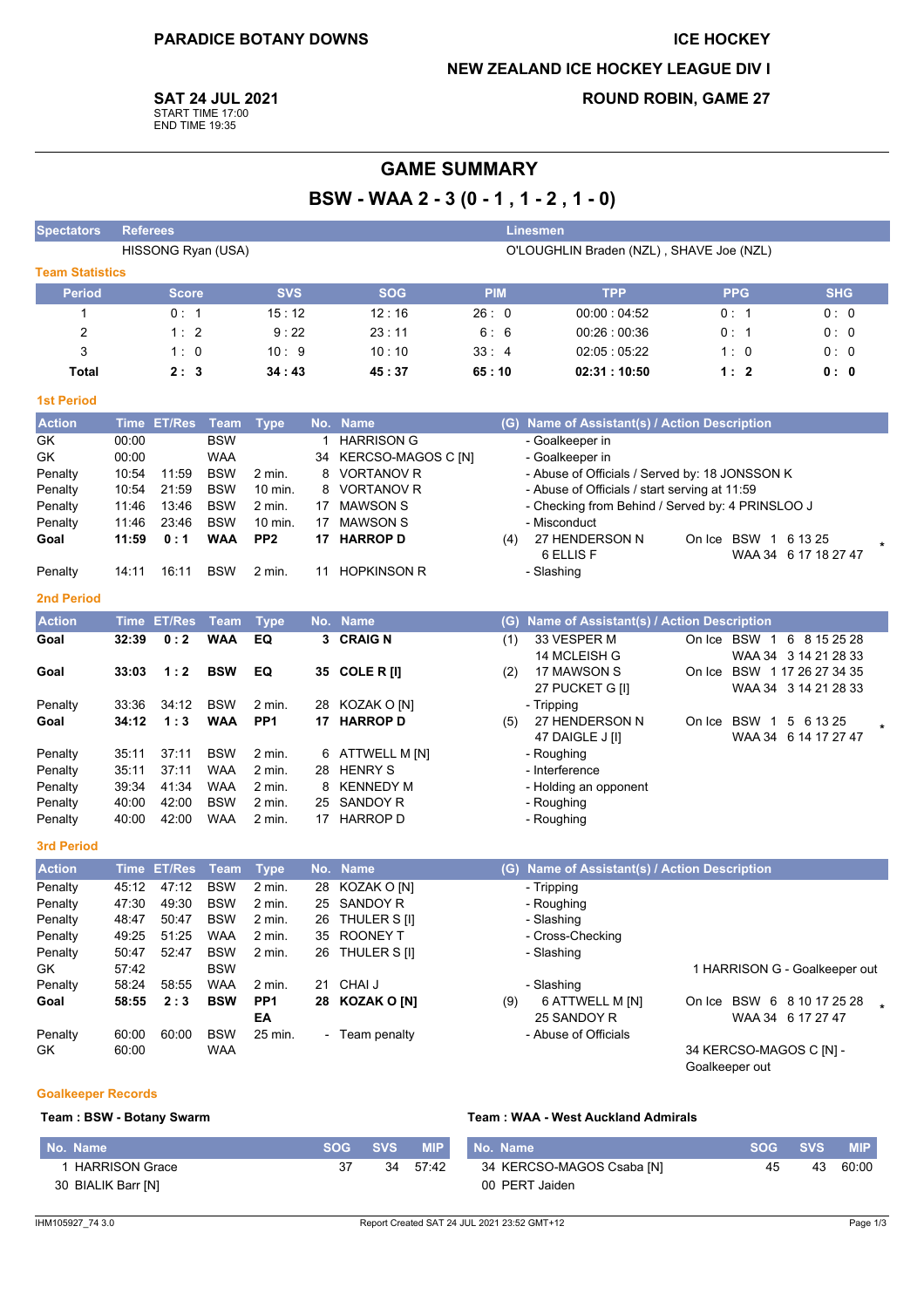### **ICE HOCKEY**

**ROUND ROBIN, GAME 27** 

## **NEW ZEALAND ICE HOCKEY LEAGUE DIV I**

**SAT 24 JUL 2021** 

START TIME 17:00<br>END TIME 19:35

| <b>Game Statistics</b>                             |                              |                |                         |              |                         |             |                |                |           |           |       |
|----------------------------------------------------|------------------------------|----------------|-------------------------|--------------|-------------------------|-------------|----------------|----------------|-----------|-----------|-------|
| Team: BSW (white)                                  |                              |                |                         |              |                         |             |                |                |           |           |       |
| <b>Shots on Goal</b><br>Head Coach: FOURIE Phillip |                              |                |                         |              |                         |             |                |                |           |           |       |
| No. Pos.                                           | <b>Name</b>                  | G              | $\overline{\mathsf{A}}$ | P.           | <b>PIM</b>              | 1           | $\overline{2}$ | $\overline{3}$ | <b>OT</b> | <b>TS</b> | $+/-$ |
| 6 F                                                | ATTWELL Michael [N] +A       | 0              | 1                       | 1            | 2                       | 0           | 0              | $\mathbf 0$    |           | $\Omega$  | $-1$  |
| 8 F                                                | <b>VORTANOV Robin</b>        | 0              | 0                       | $\Omega$     | 12                      | 0           | 0              | 0              |           | 0         | $-1$  |
| 17 F                                               | <b>MAWSON Stephen</b>        | 0              | $\mathbf{1}$            |              | 12                      | 0           | 0              | 0              |           | 0         | $+1$  |
| 26 D                                               | THULER Stefan [I]            | $\mathbf 0$    | 0                       | $\mathbf{0}$ | $\overline{4}$          | $\mathbf 0$ | 0              | 0              |           | 0         | $+1$  |
| 28 F                                               | KOZAK Ondrej [N]             | 1              | $\mathbf{0}$            | 1            | 4                       | $\Omega$    | $\Omega$       | 1              |           | 1         | $-1$  |
| 10 F                                               | POLOZOV Aleksander [N]       | 0              | 0                       | 0            | 0                       | 0           | 0              | 0              |           | 0         | 0     |
| 11 F                                               | HOPKINSON Ritchie +A         | $\Omega$       | 0                       | $\mathbf 0$  | $\overline{2}$          | 0           | 0              | 0              |           | 0         | 0     |
| 13 D                                               | HAY Andrew +C                | 0              | $\Omega$                | $\Omega$     | $\mathbf{0}$            | $\Omega$    | $\Omega$       | $\mathbf 0$    |           | 0         | 0     |
| 18 F                                               | <b>JONSSON Kyle</b>          | 0              | 0                       | $\Omega$     | $\mathbf 0$             | 0           | 0              | 0              |           | 0         | 0     |
| 25 D                                               | <b>SANDOY Remy</b>           | 0              | $\mathbf{1}$            |              | $\overline{\mathbf{4}}$ | 0           | 0              | $\mathbf 0$    |           | 0         | $-1$  |
| 2 D                                                | <b>BARAKAUSKAS Matas [N]</b> | 0              | 0                       | 0            | 0                       | 0           | 0              | 0              |           | 0         | 0     |
| D<br>9                                             | <b>SIMON Luke</b>            | 0              | 0                       | $\Omega$     | 0                       | 0           | 0              | 0              |           | 0         | 0     |
| 27 F                                               | PUCKET Gavin [I]             | 0              | $\mathbf{1}$            |              | $\mathbf 0$             | 0           | 0              | 1              |           |           | $+1$  |
| 34 F                                               | GILLARD Logan [I]            | 0              | $\mathbf 0$             | $\Omega$     | $\mathbf 0$             | 0           | 0              | $\pmb{0}$      |           | 0         | $+1$  |
| 35 F                                               | COLE Reid [I]                |                | $\Omega$                | 1            | $\Omega$                | $\Omega$    | 1              | $\mathbf 0$    |           |           | $+1$  |
| 4 F                                                | PRINSLOO Jacques             | 0              | 0                       | 0            | 0                       | 0           | 0              | 0              |           | 0         | 0     |
| 5 D                                                | <b>COMMONS Eddie</b>         | $\Omega$       | $\mathbf 0$             | $\Omega$     | $\mathbf 0$             | $\Omega$    | 0              | 0              |           | 0         | 0     |
| 15 D                                               | <b>RAWIRI Mak</b>            | $\Omega$       | 0                       | $\Omega$     | $\Omega$                | 0           | 0              | 0              |           | 0         | $-1$  |
| 16 F                                               | <b>WHITSTON-LEE Josh</b>     | 0              | 0                       | $\Omega$     | 0                       | $\Omega$    | $\Omega$       | 0              |           | 0         | 0     |
| 99 F                                               | <b>SHOTS FOR Bsw</b>         | $\mathbf{0}$   | $\Omega$                | $\Omega$     | $\Omega$                | 12          | 22             | 9              |           | 43        | 0     |
| 1 GK                                               | <b>HARRISON Grace</b>        | 0              | 0                       | 0            | 0                       | 0           | 0              | 0              |           | 0         |       |
| 30 GK                                              | <b>BIALIK Barr [N]</b>       | 0              | 0                       | 0            | 0                       | 0           | 0              | 0              |           | 0         |       |
| <b>Total</b>                                       |                              | $\overline{2}$ | 4                       | 6            | 40                      | 12          | 23             | 10             |           | 45        |       |

| l eam : WAA (blue) |                             |          |                |                |                |             |                |                |                        |                      |
|--------------------|-----------------------------|----------|----------------|----------------|----------------|-------------|----------------|----------------|------------------------|----------------------|
|                    | Head Coach: STEPHEN Cameron |          |                |                |                |             |                |                |                        | <b>Shots on Goal</b> |
| No. Pos.           | <b>Name</b>                 | G        | $\mathsf{A}$   | P              | <b>PIM</b>     | 1           | $\overline{2}$ | $\overline{3}$ | <b>OT</b><br><b>TS</b> | $+/-$                |
| 6 F                | ELLIS Frazer +A             | 0        |                |                | 0              | 0           | 0              | 0              | 0                      | 0                    |
| 17 F               | <b>HARROP Dale</b>          | 2        | 0              | 2              | 2              |             |                | 0              | 2                      | $\Omega$             |
| 18 D               | HAYWARD-JONES Flynn         | 0        | $\mathbf 0$    | 0              | $\mathbf 0$    | 0           | 0              | 0              | 0                      | 0                    |
| 27 F               | <b>HENDERSON Nicholas</b>   | 0        | $\overline{2}$ | $\overline{2}$ | $\Omega$       | 0           | 0              | $\pmb{0}$      | 0                      | 0                    |
| 47 D               | DAIGLE Justin [I] +C        | $\Omega$ |                |                | $\mathbf{0}$   | 0           | 0              | 0              | 0                      | $\mathbf 0$          |
| 2 D                | <b>KENNEDY Tayler</b>       | 0        | 0              | 0              | 0              | 0           | 0              | 0              | 0                      | 0                    |
| 8 D                | <b>KENNEDY Mason</b>        | 0        | $\mathbf 0$    | 0              | 2              | 0           | $\Omega$       | 0              | 0                      | 0                    |
| 16 F               | <b>DICKSON Dylan</b>        | $\Omega$ | 0              | $\Omega$       | 0              | 0           | $\Omega$       | 0              | 0                      | $\mathbf 0$          |
| 35 F               | ROONEY Taylor               | 0        | 0              | 0              | $\overline{2}$ | 0           | 0              | 0              | 0                      | 0                    |
| 59 F               | <b>COSLETT George</b>       | $\Omega$ | 0              | $\Omega$       | $\Omega$       | 0           | 0              | $\mathbf 0$    | 0                      | $\Omega$             |
| 3 D                | CRAIG Nicholas +A           |          | 0              |                | 0              | 0           |                | 0              |                        | 0                    |
| 14 D               | <b>MCLEISH Gareth</b>       | 0        |                |                | 0              | 0           | 0              | $\mathbf 0$    | 0                      | 0                    |
| 21 F               | <b>CHAI Jeremy</b>          | 0        | 0              | 0              | $\overline{c}$ | 0           | 0              | $\mathbf 0$    | 0                      | 0                    |
| 28 F               | <b>HENRY Scott</b>          | 0        | 0              |                | $\overline{2}$ | $\mathbf 0$ | 0              | $\mathbf 0$    | 0                      | $\mathbf 0$          |
| 33 F               | <b>VESPER Max</b>           | $\Omega$ |                |                | $\Omega$       | $\Omega$    | $\Omega$       | $\mathbf 0$    | $\Omega$               | $\mathbf 0$          |
| 9 F                | <b>TAYLOR Matthew</b>       | 0        | 0              | 0              | 0              | 0           | 0              | 0              | 0                      | 0                    |
| 15 F               | <b>CISTRONE Vincent</b>     |          | 0              | 0              | 0              | 0           | 0              | $\mathbf 0$    | $\Omega$               | 0                    |
| 32 F               | <b>CHAMBERLIN Caleb</b>     |          | 0              | 0              | $\Omega$       | 0           | $\Omega$       | 0              | 0                      | 0                    |
| 99 F               | <b>SHOTS FOR Waa</b>        | 0        | 0              | $\Omega$       | $\Omega$       | 15          | 9              | 10             | 34                     | $\Omega$             |
| 00 GK              | PERT Jaiden                 | $\Omega$ | 0              | 0              | $\Omega$       | $\Omega$    | $\Omega$       | $\mathbf 0$    | 0                      |                      |
| 34 GK              | KERCSO-MAGOS Csaba [N]      | 0        | 0              | 0              | 0              | 0           | $\Omega$       | 0              | 0                      |                      |
| <b>Total</b>       |                             | 3        | 6              | 9              | 10             | 16          | 11             | 10             | 37                     |                      |